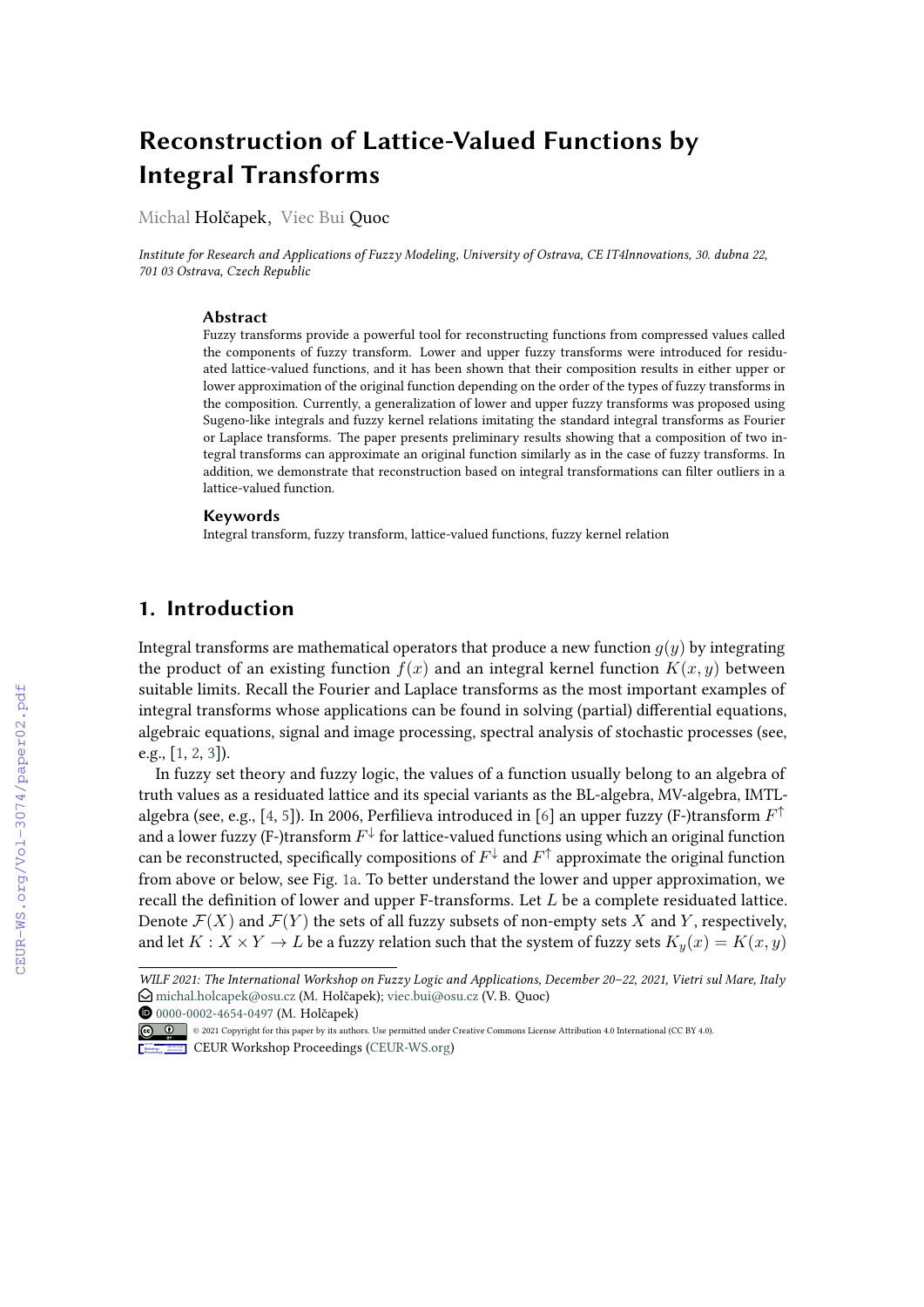<span id="page-1-2"></span>

(a) discrete function with no biased function values (b) a discrete function with two biased function values

**Figure 1:** Upper approximation (red) and lower approximation (blue) given by F-transforms

for  $y\in Y$  forms a fuzzy partition of  $X.1$  $X.1$  Then an *upper F-transform*  $F_K^\uparrow : \mathcal{F}(X) \to \mathcal{F}(Y)$  and a *lower F-transform*  $F_K^{\downarrow}:\mathcal{F}(X)\to \mathcal{F}(Y)$  *of a function*  $f:X\to L$  *with respect to a fuzzy* partition determined by  $K$  are defined as

<span id="page-1-3"></span>
$$
F_K^{\uparrow}(f)(y) = \bigvee_{x \in X} K(x, y) \otimes f(x) \text{ and } F_K^{\downarrow}(f)(y) = \bigwedge_{x \in X} K(x, y) \to f(x), \tag{1}
$$

respectively. To be more specific, the previous formulas define the so-called *direct* F-transforms. Since the *inverse upper* and *lower* F-transforms from  $\mathcal{F}(Y)$  to  $\mathcal{F}(X)$  can be defined by the same formulas in [\(1\)](#page-1-1) for a fuzzy partition of  $Y$ , we use the same notation and only change  $K$  to determine a fuzzy partition on  $Y$ . The upper and lower approximations of a function presented in Fig. [1a](#page-1-2) are consequences of the following theoretical result:

<span id="page-1-5"></span><span id="page-1-4"></span><span id="page-1-1"></span>
$$
F_{K^{-1}}^{\uparrow} \circ F_K^{\downarrow}(f)(x) \le f(x) \le F_{K^{-1}}^{\downarrow} \circ F_K^{\uparrow}(f)(x), \quad x \in X,
$$
 (2)

where  $K^{-1}:Y \times X \to L$  is given by  $K^{-1}(y,x) = K(x,y).$  It is worth noting that lattice-valued F-transforms are closely related to the lattice-valued operators in mathematical morphology, namely, fuzzy dilations and erosions, as was demonstrated in [\[8\]](#page-7-0). In Fig. [1b,](#page-1-3) the compositions of upper and lower F-transforms are applied to approximate a "corupted" function, specifically the same function as in Fig. [1a](#page-1-2) but with two biases. The result is not surprising because of [\(2\)](#page-1-4) and only demonstrates that the lattice-valued F-transforms based reconstruction cannot be used as a filter similarly as the real-valued F-transform or Fourier and some other integral transforms.

In a current article [\[9\]](#page-7-1), we demonstrated that the lower and upper F-transforms can be naturally introduced as two types of integral transforms for a Sugeno-like integral for lattice-valued functions [\[10,](#page-7-2) [11\]](#page-7-3). Namely, for a fuzzy measure space  $(X, \mathcal{F}, \mu)$ , a fuzzy relation K:  $X \times Y \to L$  called the integral kernel and a function  $f: X \to L$ , we proposed two integral transforms given as:

$$
F_{(K,\mu)}^{\otimes}(f)(y) = \int_X^{\otimes} K(x,y) \otimes f(x) d\mu \text{ and } F_{(K,\mu)}^{\rightarrow}(f)(y) = \int_X^{\otimes} K(x,y) \to f(x) d\mu. \tag{3}
$$

<span id="page-1-0"></span> $1A$  system of fuzzy subsets of  $X$  is a fuzzy partition if the cores of fuzzy sets are non-empty and form a classical partition of X. For details, see [\[6\]](#page-7-4). In addition, it has been shown that a fuzzy partition can be equivalently replaced by a fuzzy relation [\[7\]](#page-7-5) which is used in this contribution.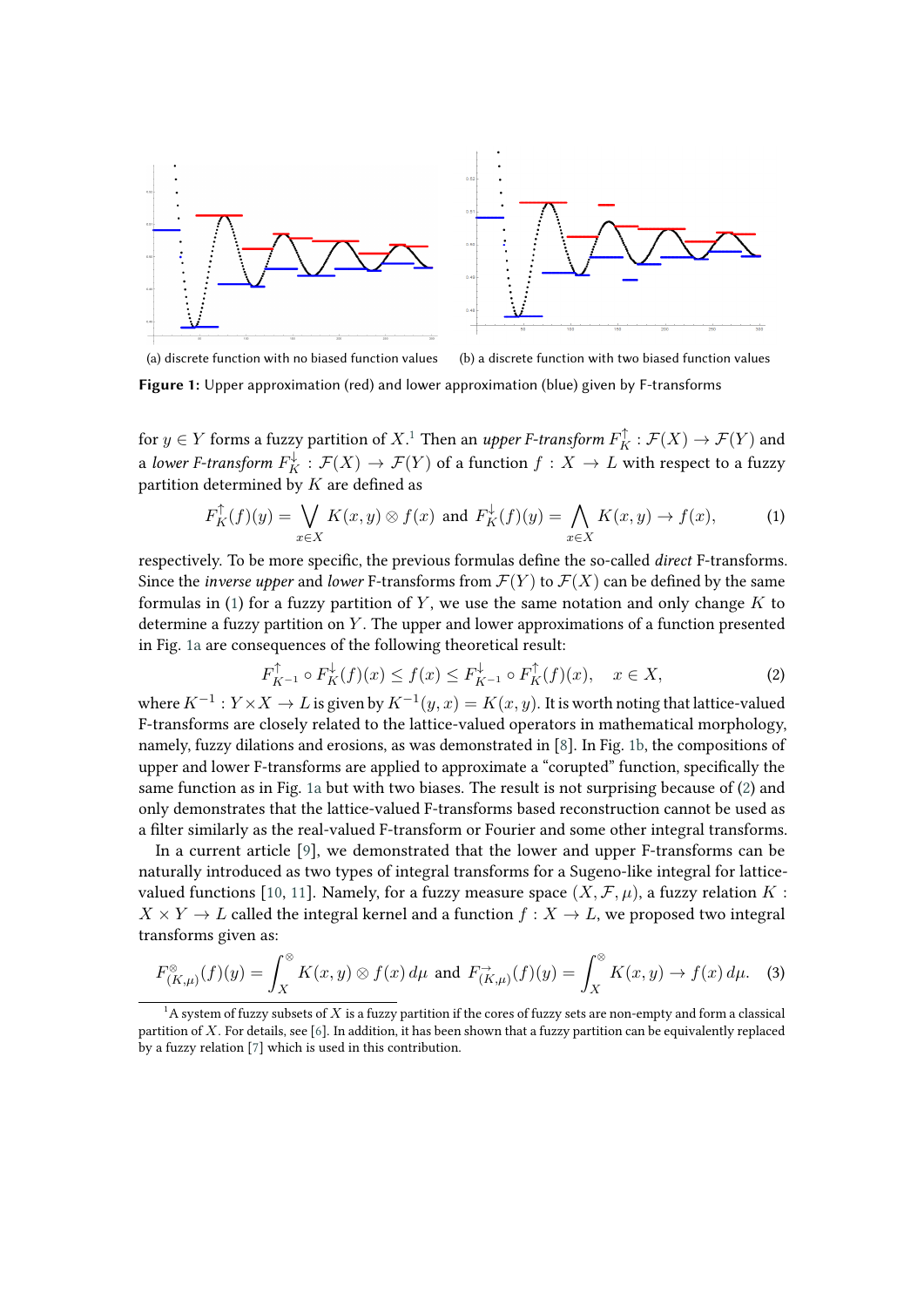For the precise definition of concepts, see Sections [2](#page-2-0) and [3.](#page-4-0) Assuming that the fuzzy relation (integral kernel) K determines a fuzzy partition X and  $\mathcal{F} = \mathcal{P}(X)$  is the powerset of X, it is easy to show that  $F_{(K,\mu^\top)}^\otimes=F_K^\uparrow$  holds for a trivial measure  $\mu^\top$  given by  $\mu^\top(A)=1$  for any  $A\in\mathcal{F}$  such that  $A\neq\emptyset$ , and  $F_{(K,\mu^\perp)}^\to=F_K^\downarrow$  holds for another trivial measure  $\mu^\perp$  given by  $\mu^\perp(A)=0$  for any  $A\in\mathcal F$  such that  $A\neq X.$  Note that  $\mu^\perp$   $(\mu^\top)$  is the least (highest) fuzzy measure on the measurable space  $(X, \mathcal{F})$ .

Since the above-introduced integral transforms generalize the upper and lower F-transforms, a natural question is whether their compositions can approximate the original functions. This article aims on this problem, and we demonstrate that

$$
F_{(K^{-1},\mu')}^{\to} \circ F_{(K,\mu)}^{\otimes}(f)(x) \approx f(x), \quad x \in X,
$$

for a suitable setting of the fuzzy measure  $\mu'$ , and similarly for the opposite composition. In addition, we show that the reconstruction based on integral transforms can filter out biased function values.

The article has the following structure. The next section recalls the basic concepts used in the article. The third section is devoted to integral transforms and their elementary properties. The fourth section introduces a reconstruction of lattice-valued functions using the composition of appropriate integral transforms. The last section is a conclusion.

#### <span id="page-2-0"></span>**2. Preliminaries**

**Truth value algebras** We assume that the algebra of truth values is a *complete residuated lattice*, i.e., an algebra  $L = \langle L, \wedge, \vee, \otimes, \to, 0, 1 \rangle$  with four binary operations and two constants such that  $\langle L, \wedge, \vee, 0, 1 \rangle$  is a complete lattice, where 0 is the least element and 1 is the greatest element of L,  $\langle L, \otimes, 1 \rangle$  is a commutative monoid (i.e.,  $\otimes$  is associative, commutative and the identity  $a \otimes 1 = a$  holds for any  $a \in L$ ) and the adjointness property is satisfied, i.e.,

<span id="page-2-1"></span>
$$
a \le b \to c \quad \text{iff} \quad a \otimes b \le c \tag{4}
$$

holds for each  $a, b, c \in L$ , where  $\leq$  denotes the corresponding lattice ordering, i.e.,  $a \leq b$  if  $a \wedge b = a$  for  $a, b \in L$ . The operations  $\otimes$  and  $\rightarrow$  are called the *multiplication* and *residuum*, respectively. For details, we refer to [\[4\]](#page-7-6).

**Example 2.1.** It is easy to prove that the algebra

$$
L_T = \langle [0, 1], \min, \max, T, \rightarrow_T, 0, 1 \rangle,
$$

where  $T$  is a left continuous  $t$ -norm (see, e.g., [\[12\]](#page-7-7)) and  $a\to_T b=\bigvee\{c\in[0,1]\mid T(a,c)\leq b\}$ defines the residuum, is a complete residuated lattice.

**Fuzzy sets** Let  $L$  be a complete residuated lattice, and let  $X$  be a non-empty set. A function  $A: X \to L$  is called a *fuzzy subset in* X. The set of all fuzzy sets on X is denoted by  $\mathcal{F}(X)$ . A fuzzy set A on X is called *crisp* if  $A(x) \in \{0, 1\}$  for any  $x \in X$ . The symbol  $\emptyset$  denotes the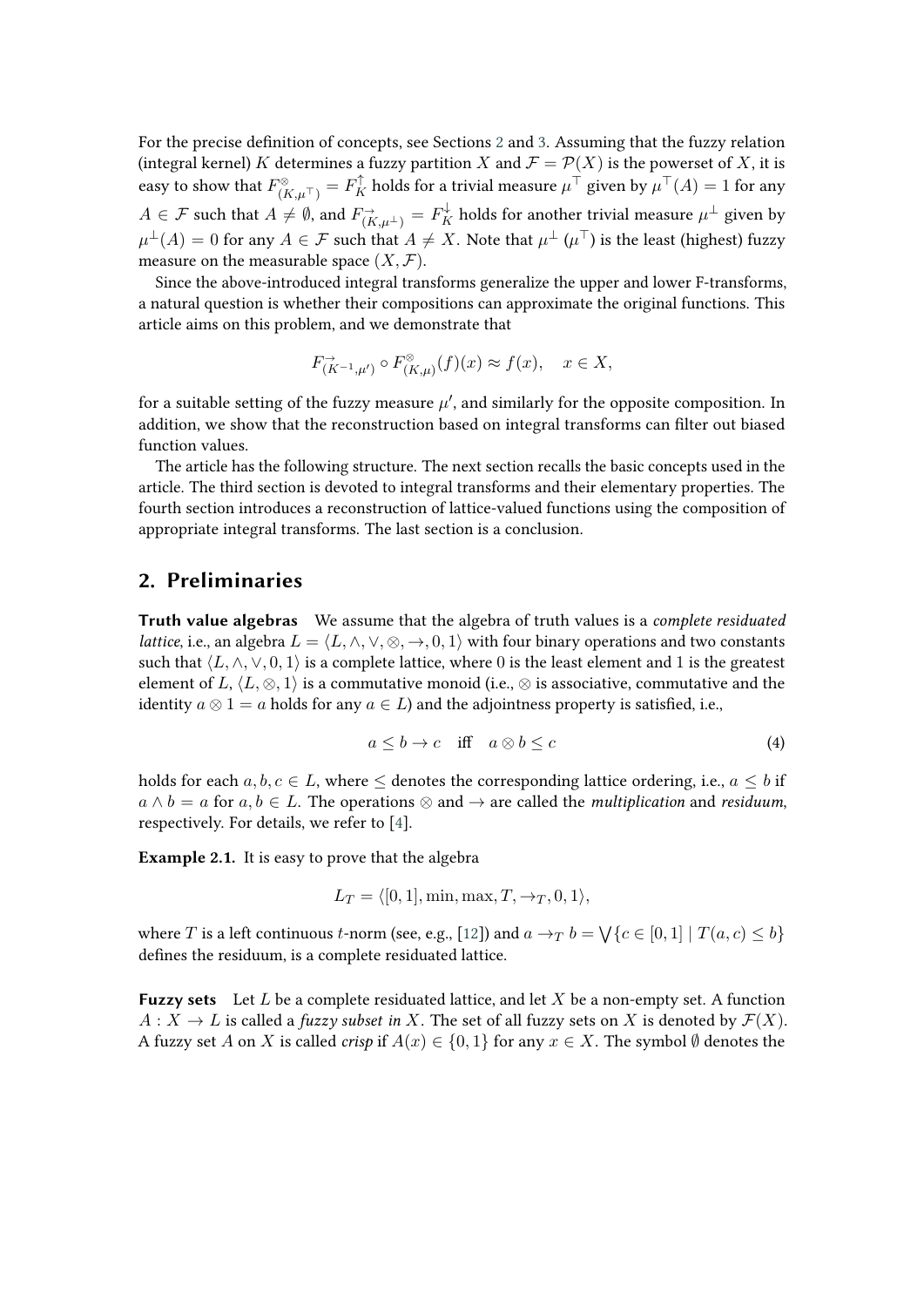empty fuzzy set on X, i.e.,  $\emptyset(x) = 0$  for any  $x \in X$ . The set of all crisp fuzzy sets on X (i.e., the power set of X) is denoted by  $\mathcal{P}(X)$ . A constant fuzzy set A on X (denoted as  $a_X$ ) satisfies  $A(x) = a$  for any  $x \in X$ , where  $a \in L$ . The sets  $\text{Supp}(A) = \{x \mid x \in X \& A(x) > 0\}$  and  $Core(A) = \{x \mid x \in X \& A(x) = 1\}$  are called the *support* and the *core* of a fuzzy set A, respectively. A fuzzy set A is called *normal* if  $\text{Core}(A) \neq \emptyset$ .

**Fuzzy measure spaces** Let X be a non-empty set. A subset  $\mathcal{F}$  of  $\mathcal{P}(X)$  is an *algebra of sets on*  $X$  provided that.

- (A1)  $X \in \mathcal{F}$ ,
- (A2) if  $A \in \mathcal{F}$ , then  $X \setminus A \in \mathcal{F}$ ,
- (A3) if  $A, B \in \mathcal{F}$ , then  $A \cup B \in \mathcal{F}$ .

It is easy to see that if  $\mathcal F$  is an algebra of sets, then the intersection of finite number of sets belongs to F. A pair  $(X, \mathcal{F})$  is called a *measurable space* (on X) if F is an algebra ( $\sigma$ -algebra) of sets on X. Let  $(X, \mathcal{F})$  be a measurable space and  $A \in \mathcal{F}(X)$ . We say that A is  $\mathcal{F}$ -measurable if  $A \in \mathcal{F}$ . Obviously, the sets  $\{\emptyset, X\}$  and  $\mathcal{P}(X)$  are algebras of fuzzy sets on X.

A map  $\mu : \mathcal{F} \to L$  is called a *fuzzy measure* on a measurable space  $(X, \mathcal{F})$  if

- (i)  $\mu(\emptyset) = 0$  and  $\mu(X) = 1$ ,
- (ii) if  $A, B \in \mathcal{F}$  such that  $A \subseteq B$ , then  $\mu(A) \leq \mu(B)$ .

A triplet  $(X, \mathcal{F}, \mu)$  is called a *fuzzy measure space* whenever  $(X, \mathcal{F})$  is a measurable space and  $\mu$  is a fuzzy measure on  $(X, \mathcal{F})$ . For details, we refer to [\[13\]](#page-7-8). Let  $\mu$  be a fuzzy measure on  $(X, \mathcal{F})$ . We say that a map  $\mu^c : \mathcal{F} \to L$  is *conjugate to*  $\mu$  if  $\mu^c(A) = \mu(X \setminus A) \to \bot$  for any  $A \in \mathcal{F}$ , where  $X \setminus A$  is the complement of A in X and  $\rightarrow$  is the residuum of L (cf., [\[10\]](#page-7-2)).

**Example 2.2.** Let  $L_T$  be an algebra from Ex. [2.1,](#page-2-1) where T is a continuous t-norm. Let  $X =$  $\{x_1, \ldots, x_n\}$  be a finite non-empty set, and let F be an arbitrary algebra. A *relative* fuzzy measure  $\mu^r$  on  $(X, \mathcal{F})$  can be given as

$$
\mu^r(A) = \frac{|A|}{|X|}
$$

for all  $A \in \mathcal{F}$ , where |A| and |X| denote the cardinality of A and X, respectively. Let  $\varphi : L \to L$ be a monotonically non-decreasing map with  $\varphi(0) = 0$  and  $\varphi(1) = 1$ . The relative measure  $\mu^r$  can be generalized as a fuzzy measure  $\mu^r_\varphi$  on  $(X,\mathcal{F})$  given by  $\mu^r_\varphi(A)=\varphi(\mu^r(A))$  for any  $A \in \mathcal{F}$ .

**Multiplication based fuzzy integral** The integrated functions are fuzzy sets on  $X$  and are denoted by f, g etc. Let  $(X, \mathcal{F}, \mu)$  be a fuzzy measure space, and let  $f : X \to L$ . The  $\otimes$ -fuzzy *integral of*  $f$  *on*  $X$  is given by

$$
\int_{X}^{\otimes} f d\mu = \bigvee_{A \in \mathcal{F}} \mu(A) \otimes \left( \bigwedge_{x \in A} f(x) \right).
$$
 (5)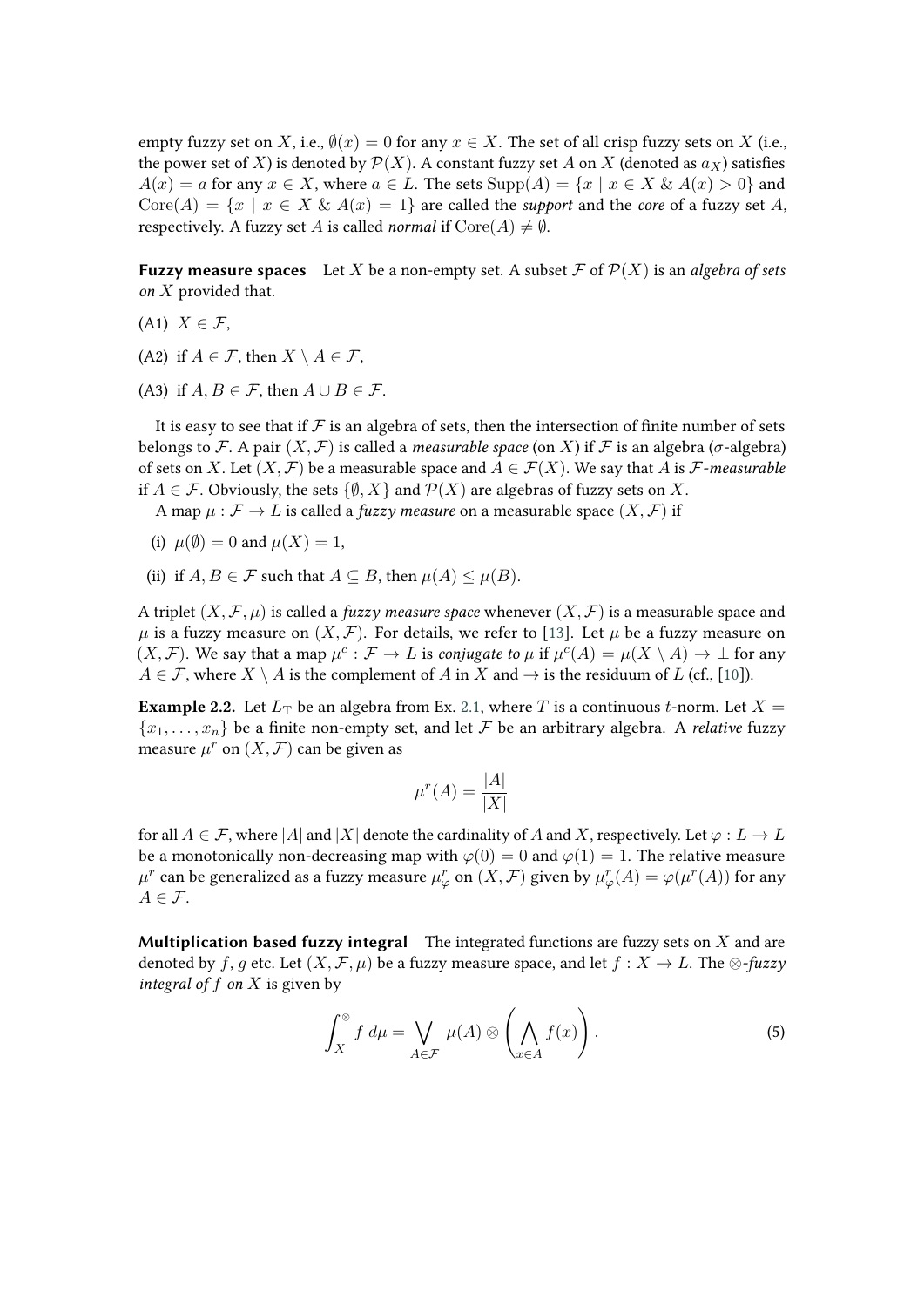It should be noted that the previous definition of ⊗-fuzzy integral was proposed in [\[10\]](#page-7-2) and coincides with the definition in [\[14\]](#page-7-9) whenever  $\otimes$  distributes over  $\bigwedge$  in the algebra of truth values (e.g. an MV-algebra).

#### <span id="page-4-0"></span>**3. Integral transforms**

We say that a fuzzy relation  $K : X \times Y \to L$  is *normal* in the second argument if  $\text{Core}(K_u) \neq \emptyset$ for any  $y \in Y$ , where  $K_y(\cdot) = K(\cdot, y)$ . Recall that a crucial condition for a fuzzy relation K in the definition of lower and upper F-transforms (see, [\(1\)](#page-1-1)) is that the family of fuzzy sets  $K_u$ forms a fuzzy partition. This condition seems to be unnecessarily strict for introducing integral transforms. Therefore, we propose the following more general definition.

**Definition 3.1.** A fuzzy relation  $K : X \times Y \to L$  which is normal in the second argument is said to be an *integral kernel*.

The next definition generalizes the upper and lower F-transforms and unifies the definitions of integral transforms provided in [\(3\)](#page-1-5).

**Definition 3.2.** Let  $(X, \mathcal{F}, \mu)$  be a fuzzy measure space, let  $K : X \times Y \to L$  be an integral kernel, and let  $\odot\in\{\otimes,\to\}.$  A map  $F^\odot_{(K,\mu)}:\mathcal F(X)\to\mathcal F(Y)$  defined by

$$
F_{(K,\mu)}^{\circlearrowright}(f)(y) = \int_X^{\circledast} K(x,y) \odot f(x) \, d\mu,\tag{6}
$$

is called a  $(K, \mu, \odot)$ *-integral transform.* 

The following theorem provides a summary of elementary properties of integral transforms for lattice-valued functions (see, [\[9\]](#page-7-1)).

**Theorem 3.1.** *Let*  $\odot \in \{ \otimes, \rightarrow \}$ *. For any*  $f, g \in \mathcal{F}(X)$  *and*  $a \in L$ *, we have* 

(*i*)  $F_{(K,\mu)}^{\circlearrowright}(f) \leq F_{(K,\mu)}^{\circlearrowright}(g)$  if  $f \leq g$ ,

$$
(ii) \ F_{(K,\mu)}^{\circlearrowleft}(f \cap g) \leq F_{(K,\mu)}^{\circlearrowleft}(f) \land F_{(K,\mu)}^{\circlearrowleft}(g),
$$

$$
(iii) \ F_{(K,\mu)}^{\circlearrowright}(f) \vee F_{(K,\mu)}^{\circlearrowright}(g) \leq F_{(K,\mu)}^{\circlearrowright}(f \cup g),
$$

$$
(iv) a \otimes F_{(K,\mu)}^{\circlearrowleft}(f) \leq F_{(K,\mu)}^{\circlearrowleft}(a \otimes f),
$$

(v)  $F_{(K,\mu)}^{\odot}(a \to f) \leq a \to F_{(K,\mu)}^{\odot}(f)$ .

The following theorem shows conditions under which a constant function (fuzzy set)  $a_X$  is transformed to a constant function  $a_Y$ , i.e.,  $F_{(K,\mu)}^\odot(a_X) = a_Y.$ 

<span id="page-4-1"></span>**Theorem 3.2.** *Let*  $(X, \mathcal{F}, \mu)$  *be a fuzzy measure space, let*  $K$  *be an integral kernel, and let*  $a \in L$ *.* 

*(i)* If for any  $y \in Y$  there exists  $A_y \in \mathcal{F}$  such that  $A_y \subseteq \text{Core}(K_y)$  and  $\mu(A_y) = 1$ , then  $F_{(K,\mu)}^{\otimes}(a_X) = a_Y.$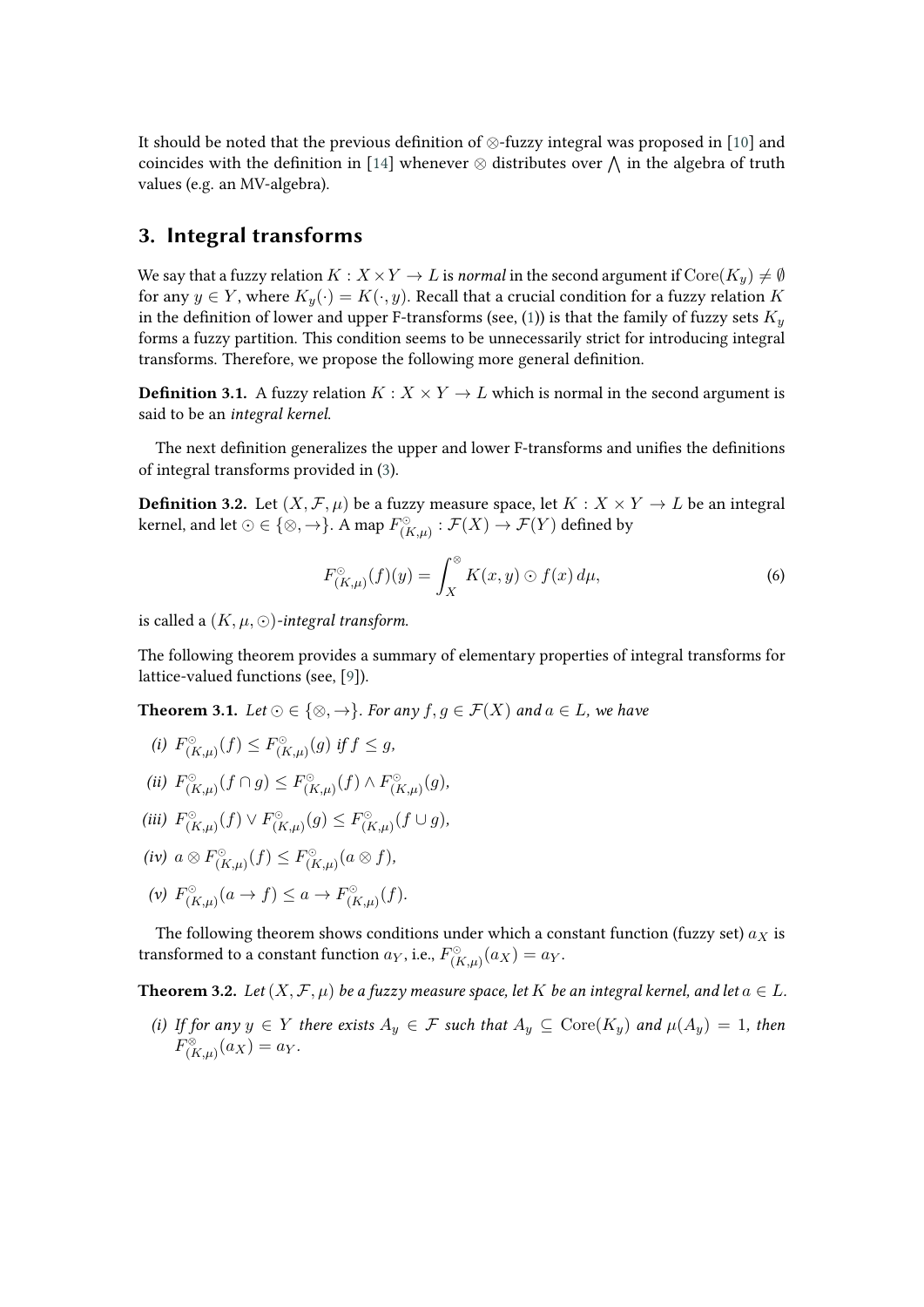*(ii) If for any*  $y \in Y$  *and for any*  $A \in \mathcal{F}$  *with*  $A \subseteq X \setminus \text{Core}(K_y)$  *it holds that*  $\mu(A) \leq a$ *, then*  $F_{(K,\mu)}^{\rightarrow}(a_X)=a_Y.$ 

It is worth noting that the standard real-valued F-transforms as well as lower and upper F-transforms preserve constant functions; therefore, it seems to be reasonable to relate integral kernels and fuzzy measures as the parameters of the integral transforms according to the previous theorem.

**Example 3.1.** Let  $\mu$  be a fuzzy measure on  $(X, \mathcal{F})$  such that (i) of Theorem [3.2](#page-4-1) is satisfied. Then the conjugate fuzzy measure  $\mu^c$  satisfies (ii) of Theorem [3.2](#page-4-1) for any  $a \in L$ . Indeed, for any  $y \in Y$  and  $A \in \mathcal{F}$  such that  $A \subseteq X \setminus \text{Core}(K_u)$  we have

$$
\mu^{c}(A) = \mu(X \setminus A) \to 0 = 1 \to 0 = 0,
$$

which immediately follows from the existence of  $A_u \subset \text{Core}(K_u)$  such that  $A_u \subset \text{Core}(K_u) \subset$  $X \setminus A$ , and  $1 = \mu(A_u) \leq \mu(X \setminus A)$ . Similarly, if  $\mu$  satisfies (ii) of Theorem [3.2,](#page-4-1) then the conjugate fuzzy measure  $\mu^c$  satisfies (i) of Theorem [3.2.](#page-4-1)

## **4. Reconstruction by integral transforms**

Let  $K : X \times Y \to L$  be an integral kernel such that the fuzzy relation  $K^{-1} : Y \times X \to L$  given by  $K^{-1}(y, x) = K(x, y)$  for any  $(y, x) \in Y \times X$  is an integral kernel. The fuzzy relation  $K^{-1}$ is called the *inverse integral kernel* to K. Let  $(X, \mathcal{P}(X), \mu)$  and  $(Y, \mathcal{P}(Y), \nu)$  be fuzzy measure spaces. To reconstruct the lattice-valued functions by compositions of integral transforms, we propose two maps  $F^{\uparrow}, F^{\downarrow} : \mathcal{F}(X) \to \mathcal{F}(X)$  defined as follows:

a) 
$$
F^{\uparrow}(f) = F^{\rightarrow}_{(K^{-1},\nu^c)} \circ F^{\otimes}_{(K,\mu)}(f),
$$

b) 
$$
F^{\downarrow}(f) = F^{\otimes}_{(K^{-1},\nu)} \circ F^{\rightarrow}_{(K,\mu^c)}(f)
$$

for any  $f \in \mathcal{F}(X)$ .

In Fig. [2a,](#page-6-0) one can see the upper and lower approximation of a discrete function with two biased values given by the standard lattice-valued F-transform. As it is displayed in Fig. [2b,](#page-6-1) the approximation can be improved by integral transforms, where we used the Łukasiewicz algebra, an integral kernel with overlapped cores (i.e.,  $\mathrm{Core}(K_{y_1})\cap \mathrm{Core}(K_{y_2})\neq \emptyset$  for certain  $y_1, y_2 \in Y$ ), and fuzzy measures  $\mu$  and  $\nu$  satisfying (i) and (ii) of Theorem [3.2,](#page-4-1) respectively.

The natural question arises whether the inequalities in [\(2\)](#page-1-4) holds for  $F^\uparrow$  and  $F^\downarrow$ . The answer is generally no, but we can determine interesting generalizations of the inequalities as follows.

**Definition 4.1.** An integral kernel  $Q: X \times X \rightarrow L$  is said to be compatible with K and K'  $((K, K')$ -compatible, for short) provided that

$$
Q(x, z) \otimes K'(y, z) \le K(x, y), \quad x, z \in X \text{ and } y \in Y. \tag{7}
$$

The following theorem extends the inequalities in [\(2\)](#page-1-4) for the reconstructions given by integral transforms with respect to compatible integral kernels.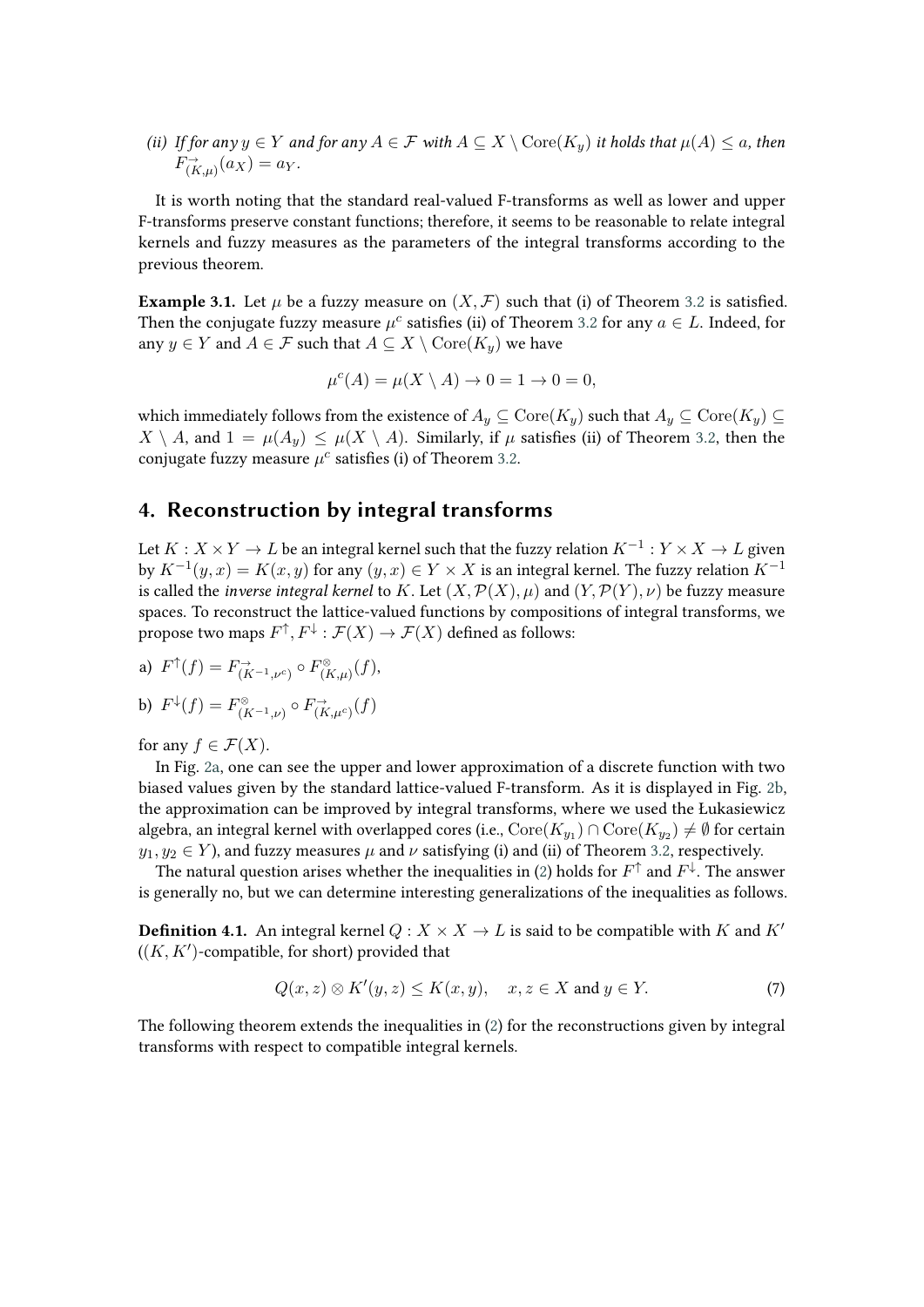<span id="page-6-0"></span>



(a) Upper approximation (red) and lower approximation (blue) given by F-transform

<span id="page-6-1"></span>(b)  $F^{\uparrow}$ -reconstruction (red) and  $F^{\downarrow}$ -reconstruction (blue) given by appropriate integral transforms

<span id="page-6-3"></span>**Figure 2:** Reconstructions of a discrete function with two biased function values.



**Figure 3:** Demonstration of the inequalities [\(8\)](#page-6-2); the original function  $f$  (black),  $F^{\uparrow}(f)$  (red) and  $F^{\downarrow}(f)$ (blue),  $F_{(Q,\mu)}^{\otimes}(f)$  (gray) and  $F_{(Q,\nu^c)}^{\to}(f)$  (orange).

**Theorem 4.1.** Let  $K: X \times Y \to L$  be an integral kernel such that  $K^{-1}$  is the inverse integral *kernel, and let*  $(X, \mathcal{P}(X), \mu)$  *and*  $(Y, \mathcal{P}(Y), \nu)$  *be fuzzy measure spaces. Then* 

<span id="page-6-2"></span>
$$
F^{\uparrow}(f) \ge F_{(Q,\mu)}^{\otimes}(f) \quad \text{and} \quad F^{\downarrow}(f) \le F_{(Q,\nu^c)}^{\rightarrow}(f) \tag{8}
$$

for any  $f \in \mathcal{F}(X)$  and a  $(K, K^{-1})$ -compatible integral kernel  $Q$ .

The inequalities in [\(8\)](#page-6-2) are demonstrated in Fig. [3.](#page-6-3)

#### **5. Conclusion**

In this article, we proposed two types of reconstruction of lattice-valued functions given by the compositions of integral transforms, which generalize the upper and lower approximation provided by lattice-valued F-transforms. We demonstrated that new reconstructions can approximate original functions and serve as a filter for biased function values. A deeper analysis of the quality of the reconstructions is a subject of our future research. Finally, we extended the inequalities between upper and lower approximations and the original function using integral